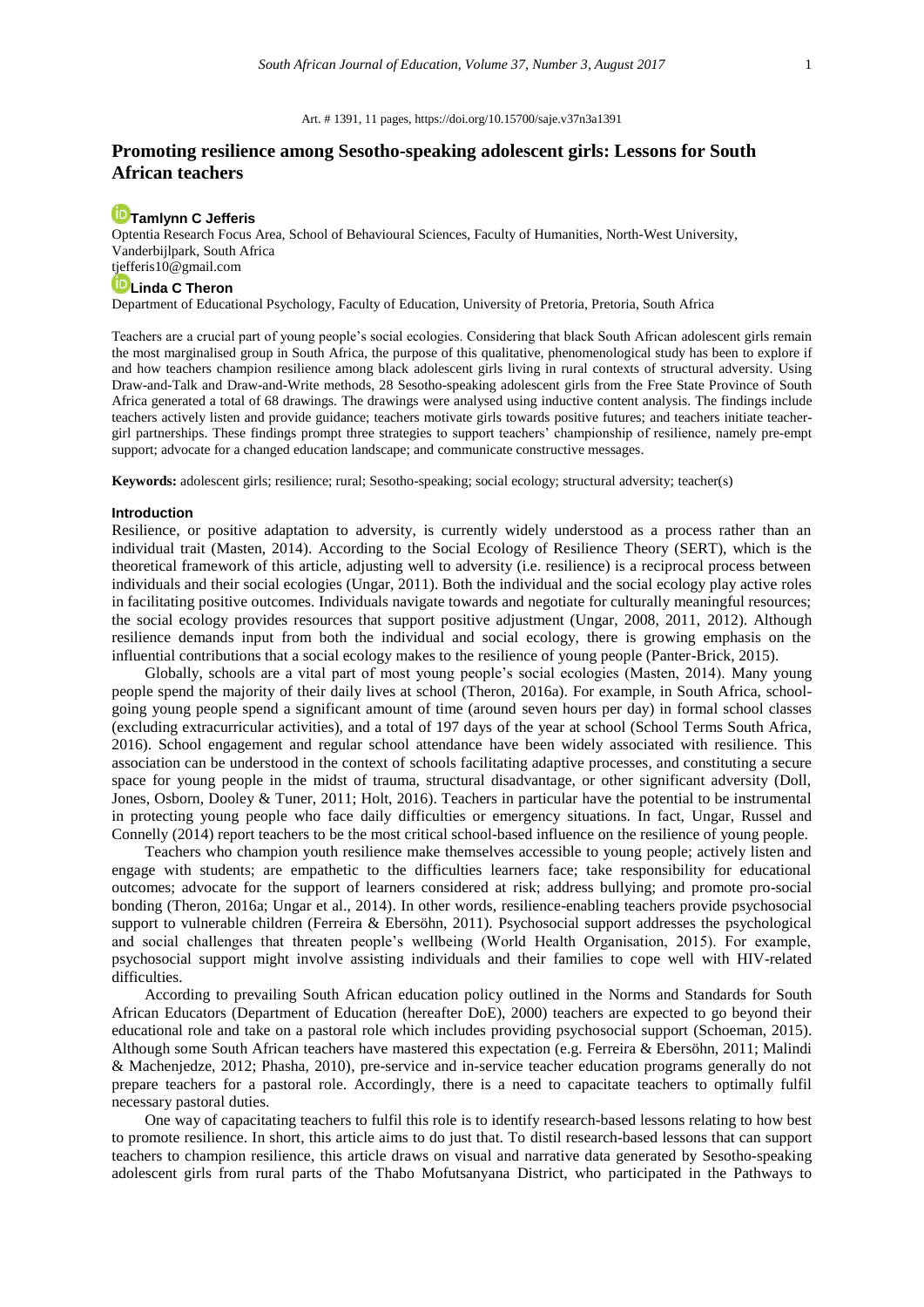Resilience Study (P2R) South Africa (see [http://www.resilienceresearch.org/\)](http://www.resilienceresearch.org/). The question which informed the original P2R research was: why are Sesotho-speaking adolescent girls living in rural contexts of structural adversity resilient? For the purposes of this article, we only consider data segments that relate to how teachers supported resilience. Our narrower focus is the question informing this article, namely: what do adolescent girls' accounts reflect about how teachers (as key social-ecological stakeholders) facilitate resilience and what insights can be drawn on to develop strategies for teachers to champion resilience? From this teacher-focused data, we distilled strategies that could support teachers to fulfil their pastoral role. The strategies which emerged are likely applicable to teachers working with young people marginalised in other parts of the Global South, as well as those in the Global North. Even though the strategies flow from a study with adolescent girls, they are broad, and therefore probably beneficial for male students too.

## Review of the South African Literature: Teachers and Resilience

There is an abundance of literature which demonstrates that many South African teachers champion resilience. As detailed below, this literature characterises resilience-fostering teachers as actively caring and/or motivational (Ebersöhn, 2007; Ferreira & Ebersöhn, 2011; Heath, Donald, Theron & Lyon, 2014; Johnson & Lazarus, 2008; Malindi, 2014; Malindi & Machenjedze, 2012; Mampane & Bouwer, 2006; Mosavel, Ahmend, Ports & Simon, 2015; Phasha, 2010; Theron & Engelbrecht, 2012; Theron, Liebenberg, & Malindi, 2014; Theron & Phasha, 2015; Theron & Theron, 2010, 2014; Van Rensburg, Theron, Rothmann & Kitching, 2013). However, not all teachers do facilitate resilience. Some teachers have been reported to heighten vulnerability in young people (for examples see Kruger & Prinsloo, 2008; Phasha, 2010). It cannot be assumed, therefore, that all teachers are capacitated to champion resilience among young people. This emphasises the need to support teachers to facilitate resilience, particularly in more challenging contexts such as rural districts that are structurally disadvantaged.

## *Actively caring teachers*

Teachers demonstrated empathy through immediate emotional and/or practical responses that assisted learners to cope well in spite of hardships such as sexual abuse, poverty, loss, or streetism. They showed emotional care by listening to the difficulties of young people, encouraging learners, and treating learners fairly and respectfully (Dass-Brailsford, 2005; Ferreira & Ebersöhn, 2011; Heath et al., 2014; Johnson & Lazarus, 2008; Malindi & Machenjedze, 2012; Phasha, 2010; Theron et al.,

2014; Theron & Theron, 2010, 2014). For instance, Malindi and Machenjedze (2012) reported how supportive teachers who created safe spaces for children to discuss difficulties with them had helped to ease feelings of loneliness among male street children in the Free State. In another instance, Johnson and Lazarus (2008) explained that in spite of reports of Western Cape adolescent learners not trusting some teachers or not feeling connected to school, teachers who listened to and laughed with learners nurtured learner resilience. Moreover, caring actions involved teachers at times reaching out to learners they perceived as vulnerable, rather than only reciprocating support when approached by young people (Ferreira & Ebersöhn, 2011; Theron & Engelbrecht, 2012; Theron & Theron, 2014). Caring teachers ultimately formed partnerships with youth by actively providing psychosocial support (Ferreira & Ebersöhn, 2011; Malindi & Machenjedze, 2012; Theron & Theron, 2014).

Pragmatic caring involved teachers finding ways to provide learners with food to ease their hunger or teachers referring learners to community services such as health and welfare services (Ferreira & Ebersöhn, 2011; Malindi & Machenjedze, 2012; Phasha, 2010; Theron & Engelbrecht, 2012; Theron et al., 2014). For example, Malindi and Machenjedze (2012) reported that a teacher supported a male street child by giving a sandwich to him when he disclosed to her that he had no food. Additionally, the teacher referred him to a clinic where he could receive medication, as he had fallen ill at school. This supported him to remain engaged in school while living on the street. In another example, Ferreira and Ebersöhn (2011) found that teachers had taken the initiative to develop lists of important community services (i.e. family welfare organisations, health services) to which they would refer young people in need of auxiliary means of coping. Similarly, Theron et al. (2014) reported that teachers facilitated welfare services or police protection services in order to support youth who were orphaned or who experienced abuse/neglect.

## *Motivational teachers*

Teachers inspired young people by being positive role models of beating the odds, and by urging young people to invest in their education as a means towards upward life trajectories (Dass-Brailsford, 2005; Ebersöhn, 2008; Malindi, 2014; Malindi & Machenjedze, 2012; Mosavel et al., 2015; Phasha, 2010; Theron & Engelbrecht, 2012; Theron et al., 2014; Theron & Theron, 2014). For example, first-year university students from disadvantaged backgrounds recounted that teachers who experienced similar childhood circumstances to them, but still gained professional qualifications, were seen as real life examples of overcoming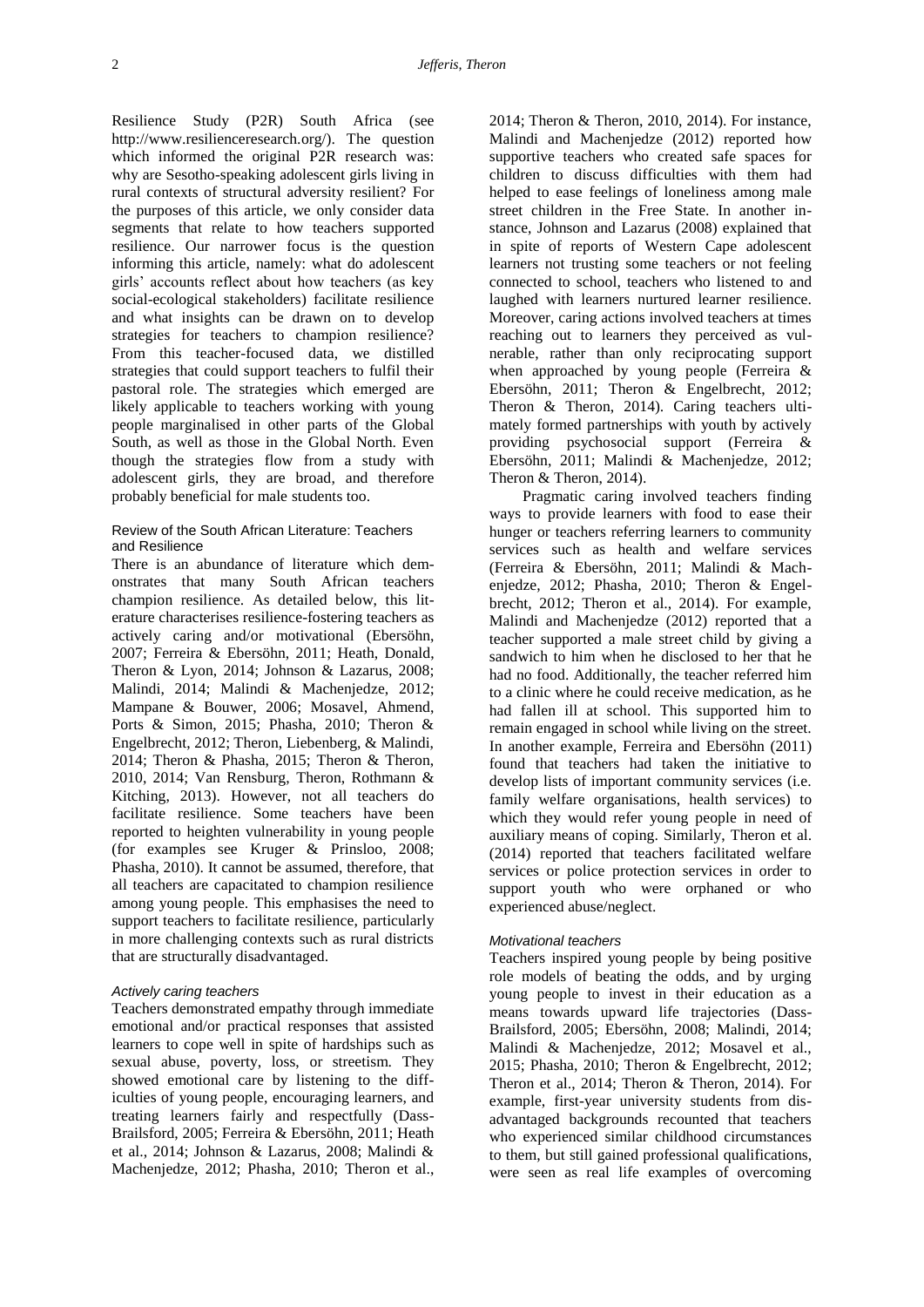adversity (Dass-Brailsford, 2005). These teachers also took on mentorship roles to inspire the youth to do the same. To this end, they actively encouraged young people to be future oriented by investing in education. Similarly, Theron et al. (2014) reported that teachers who encouraged school-going young people in the Free State to prioritize education facilitated future directedness in them, which helped them to persevere in the face of difficulty. Likewise, Ebersöhn's (2007) participatory study with at-risk adolescents from Limpopo provided evidence that teachers who encourage future directedness were a source of strength for young people exposed to crime in their community.

## **Research Methodology**

Our purpose in this article is to distill evidencebased strategies that might support teachers to fulfil their pastoral role in a resilience-enabling way. To achieve this purpose we prioritised girls' accounts of how their teachers had contributed to their resilience. The generation of these accounts took place during the P2R study and followed a phenomenological design (as explained by Creswell, 2014). We re-analysed these accounts to answer the question: "what do adolescent girls' accounts reflect about how teachers (as key socialecological stakeholders) facilitate resilience and how can these insights be drawn on to support teachers to champion resilience?" In doing so we adopted a social constructivist approach as we sought to make meaning of girls' interpretations of their teachers' attitudes and actions.

## **Participants**

organisation

township

Twenty-eight school-going Sesotho-speaking girls living in rural Thabo Mofutsanyana, Free State Province, South Africa participated. Gatekeepers (i.e. two P2R community advisory panel members, a social worker from a local children's home, social workers from a family welfare organisation, and teacher) facilitated recruitment. They prioritised the inclusion of black adolescent girls given the worrying reality that black South African girls and women remain the most marginalised and at-risk group in South Africa (De Lange, Mitchell & Bhana, 2012; Jewkes, Gibbs, Jama-Shai, Willan, Misselhorn, Mushinga, Washington, Mbatha & Skiweyiya, 2014).

The P2R was guided by an advisory panel comprising 11 local community members, who were engaged in serving/supporting/mentoring young people. This panel conceptualised a set of criteria which denoted resilience. As documented in Theron, Theron and Malindi (2013) the indicators of resilience included: access to an active support system; being value driven; educational progress; a vision for the future; tolerance; and intrapersonal strengths (e.g., assertiveness, selfworth). The gatekeepers used these criteria to purposefully recruit girls who demonstrated resilience, despite being challenged by various risks such as death/loss of loved ones, physical/emotional/sexual abuse, and bullying by peers.

Table 1 below summarises the girls' demographics (grouped according to the place from which they were recruited). As recommended by the gatekeepers, we grouped the girls according to the organisations from which they were recruited. Because the group of girls from the family welfare organisation was large, we invited the girls to divide into groups. In total, then, four groups of girls generated data using the methods explained next.

| <b>Table 1</b> Summary of participant demographics at time of study |              |           |           |                                |                                      |
|---------------------------------------------------------------------|--------------|-----------|-----------|--------------------------------|--------------------------------------|
| Organisation from which                                             | Number of    | Age       | Grade at  |                                |                                      |
| girls were recruited                                                | participants | range     | school    |                                | Languages spoken Living arrangements |
| A local children's home                                             |              | $15 - 19$ | $10 - 12$ | Sesotho, English,<br>Afrikaans | Children's home                      |
| A family welfare                                                    |              | 16–18     | $10 - 12$ | Sesotho, English               | <b>Traditional African</b>           |

#### Generation of Drawings

A school in the local

Within the P2R, data collection took place over a period of 18 months from March 2013 to August 2014. Following Guillemin (2004) we used both Draw-and-Talk and Draw-and-Write to facilitate generation of a set of drawings and explanations that elucidate what supports resilience among Sesotho-speaking girls. We chose these methods because they have the potential to uncover deep insights that may otherwise be hidden when using traditional research methods with participants (Mitchell, Theron, Stuart, Smith & Campbell,

2011). According to Guillemin and Drew (2010) using drawings can assist participants to fully express themselves because experiences are not always easy to verbalise, particularly in a second language.

5 13–16 8–10 Sesotho, English Traditional African

family/extended family

family/extended family

We met with each group twice (six weeks apart). On both occasions, we asked the girls to create drawings using the following prompt "please draw how you cope well in spite of what makes your life hard and please explain your drawing to us." We provided girls with paper, pencils, and colour pencils. There was no time limit to the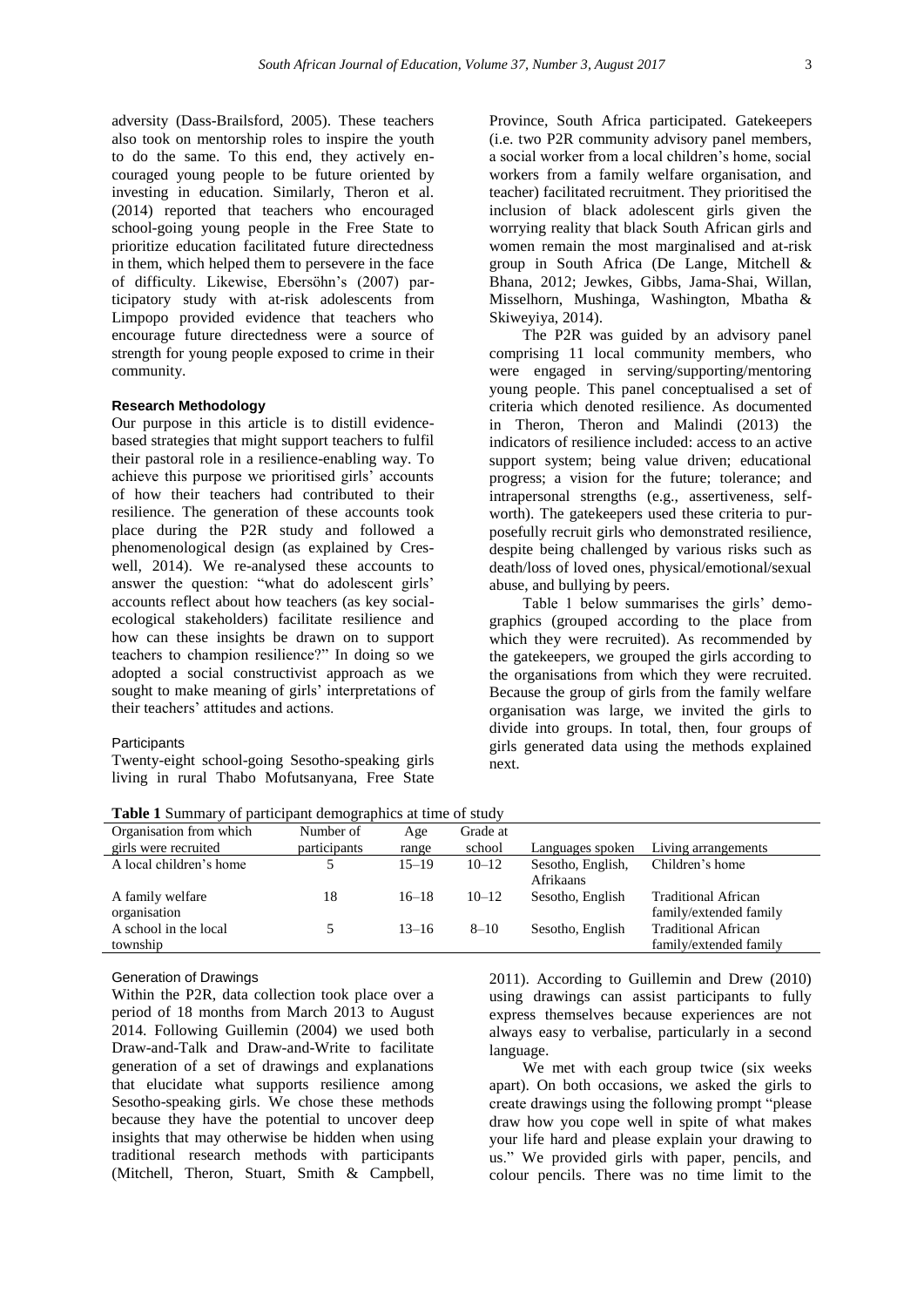activity, and we reminded girls that how well they drew was inconsequential – we were interested in what they drew and their explanations of these contents. The same activity was repeated on the second occasion we met with the girls, in order to generate deeper insights into the girls' resilience processes. The adolescent girls participated in the second activity with even more enthusiasm than the first, possibly because familiarity with the instruction and method supported a sense of confidence (see Jefferis & Theron, 2015).

The girls verbally explained their drawings to the rest of the group and researchers. This constituted an unstructured group interview, allowing us to probe and clarify the meanings of the girls' drawings. Examples of probes included: "could you tell us more about why that was helpful?" and "In what ways did [drawn resource] help you to do well in life?" The group interview format also created a safe, supportive atmosphere between the girls as they shared their drawings. The girls patted one another in affirmation, provided positive feedback to one another, and expressed their agreement in what was important in one another's drawings.

All of the group interviews took place in English, which was not the girls' first language. Despite having translators present, the girls seemed to prefer responding in English (which was the language in which they were being schooled). The preference for English may have led to less detailed explanations on their part, where more detailed explanations might have led to richer understanding of how teachers promote girls' resilience.

Following preliminary analyses of these drawings, we met with 11 girls for a third time. This third meeting eventually took place approximately 15 months after the first two sessions. The delay was due to logistical challenges, including repeated unforeseen schooling and domestic arrangements that complicated the girls' participation. In the end, the 11 girls were those who could attend (i.e. a convenience sample). They shared similar demographics and circumstances that were common in the larger group.

In spite of the girls including teachers in the above drawings and explanations, these seldom explained how teachers and schools champion resilience. Therefore, our aim during the follow-up session was to uncover insight into how teachers support the girls' resilience. Following Guillemin (2004), we engaged the girls in the 'Draw-and-Write' method, which involved asking the girls to create a drawing and explain their drawings in writing. The Draw-and-Write was led by the following prompt "do your teachers help you to do well in life? And if so, how do they help you to do well in life?" And please explain your drawing to us by writing a few sentences at the back of your drawing." We asked this specific question to the

girls because the existing dataset included references to teachers as supportive, and we wanted to understand how teachers were supportive. Our earlier use of 'Draw-and-Talk' led us to wonder if verbal explanations (rather than written ones) communicated in a group context influenced girls' explanations of their drawings, because of similarities in some of their explanations. To address this, we instead chose 'Draw-and-Write', followed by verbal conversations with the girls about their drawings and written explanations, to ensure that the group process did not pre-empt any of the girls' explanations of their drawings.

#### Data Analysis

All of the group interviews were transcribed verbatim, and these transcripts, along with the drawings, constituted the data. Following Creswell (2014) we conducted inductive content analysis. Our analysis was guided by the research question: what do girls' accounts reflect about how teachers (as key social-ecological stakeholders) facilitate resilience? First, we open-coded (i.e. assigned a label) all segments of text in the transcripts and symbols in the drawings that included references to teachers or school. In general, these codes were a paraphrase of what was drawn/explained. For example, if a school building was drawn and labelled 'my school' we coded this as 'drawing of school building.' If the transcript explaining the significance of the school building referred to teachers offering advice, e.g. 'she advise me and I take her advice', then we coded this as 'teacher offers advice.' We then conducted axial coding, where we grouped similar codes together and labelled each group. The label summarised what was common to the grouped codes (e.g. teachers are emotionally supportive). Following this, we discussed the axial codes through consensus discussions (see Saldaña, 2009) and reached agreement on the final themes (e.g. teachers create safe relational spaces for girls to discuss difficulties). Once we reached agreement on the final themes, we reflected on the themes and identified key ways in which teachers can promote girls' resilience.

#### **Trustworthiness**

In line with Creswell (2014), we enhanced the trustworthiness of the preliminary data analysis by conducting member-checking with 11 of the girlparticipants. We reached agreement on the key findings of this study through several consensus discussions (as mentioned previously). The first author presented the findings to the AP. Their endorsement supported our confidence in the findings. To ensure dependability, we specified the recruitment criteria that guided participant selection, and unpacked the design and data analysis of this study so that it can be replicated by other researchers.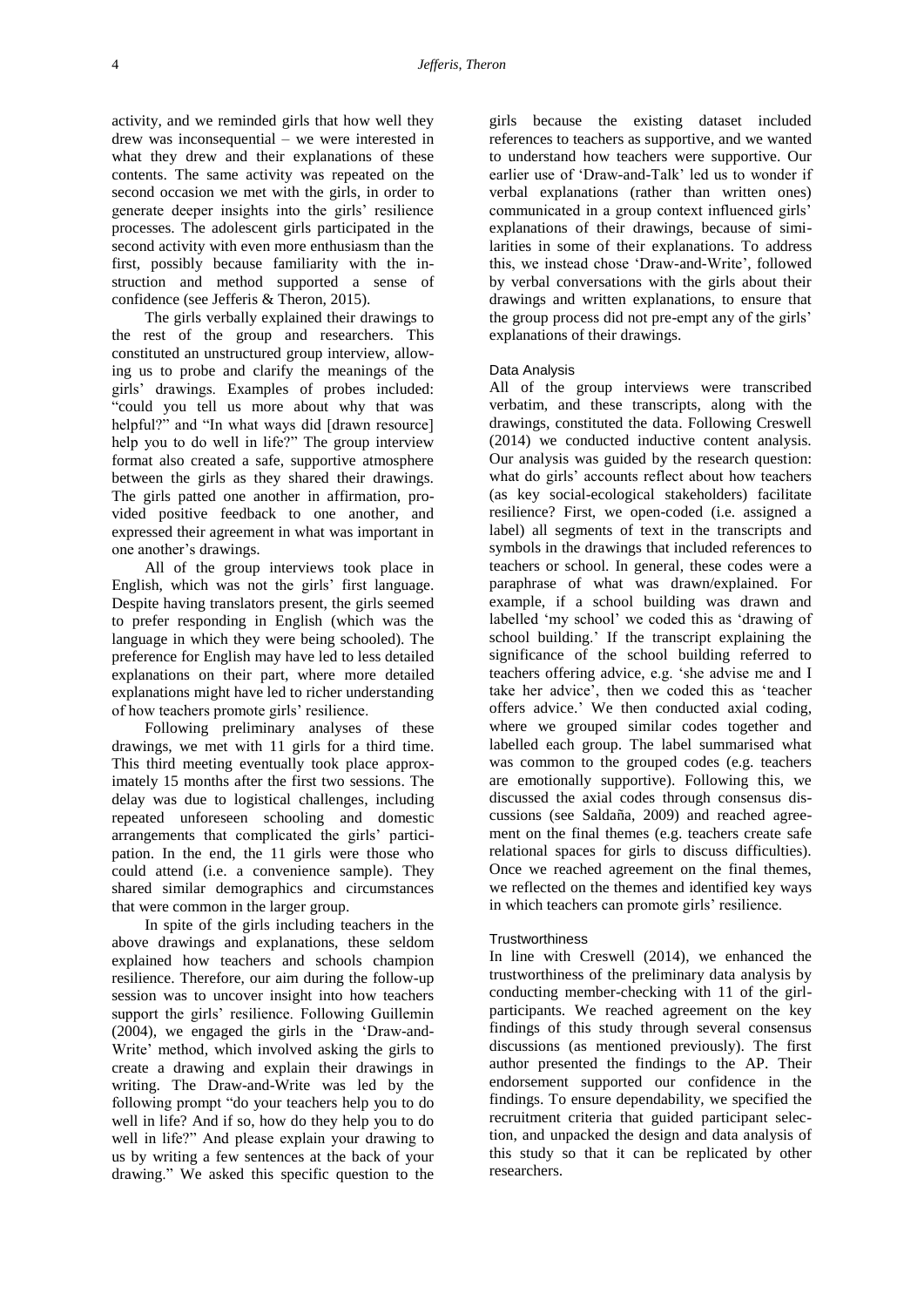## **Ethics**

We obtained ethical approval from the research ethics committee of the institution to which we were affiliated at the time of the study (Clearance number: NWU-00006-09-A2), from the Free State Department of Education, and from each of the organisations to which the adolescent girls were affiliated. Prior to gaining consent from the adolescent girls and their parents, we thoroughly briefed the gatekeepers on the aim, risks, benefits, and procedures of the research process. The gatekeepers then identified potential participants and explained the study to the adolescent girls they identified. Following this, they distributed the consent documents to the adolescent girls, who obtained signed consent to participate from their parents. The consent forms provided a detailed explanation of the aim of the study, all of the procedures, as well as the risks and benefits for the girls in simply written informative consent documents. The adolescent girls' parents/guardians consented to their participation. Before we began the visual research process, we re-explained the aims, procedures (making drawings and explaining them), risks and benefits to ensure the girls understood what the research would entail, and to gain their full assent. We asked the adolescent girls for permission to keep and use their drawings or to photograph their drawings should they wish to keep them (none utilised the latter option). We explained that their drawings might be used in conference presentations, research publications, or class presentations.

## **Findings**

This study aimed to answer two research questions: (1) what do adolescent girls' accounts reflect about how teachers (as key social-ecological stakeholders) facilitate resilience?; and (2) what insights can be drawn on to develop strategies for teachers to champion resilience? Our findings confirmed that rural teachers do, on occasion, support girls' resilience. Although mothers, sisters and friends (girls) were most likely to facilitate resilience, there was fairly regular reference (i.e., 12 out of 28 participants or 43%) to teachers. Teacher facilitation of resilience revolved around three key themes: (i) teachers actively listen and provide

guidance; (ii) teachers motivate girls towards positive futures; and (iii) teachers initiate teachergirl partnerships.

## Teachers Listen and Provide Guidance

Supportive teachers were those who the girls felt cared for them. Caring was demonstrated when teachers listened to their difficulties, and provided constructive advice as to how to deal with whatever was challenging them (e.g. loss or peer pressure). The girls felt that this advice buoyed them because it facilitated successful management of what was troubling them. This is illustrated in the excerpts below, as well as Figure 1:

"*For me to be strong, as I said* regarding [female teacher] *she advise me and I take her advice ... when something … make me sad I go … to* [female teacher] *or* [another female teacher] *and talk to them, and then they'll advise me and that make me to be strong*" [Participant 3, Draw-and-Talk].

"*Well, the reason why we included a teacher is because in our schools, our teachers are very supportive, most especially to children who are disadvantaged, and who* [have] *a problem with their self-esteem … For instance, in my school* [...] *most of the teachers there are very supportive … they will* [talk] *with you though the journey and guide you so that at the end you can make the right decision*" [Participant 2, Draw-and-Write].

In another example, Participant 11 explained that she felt the advice from her teacher assisted her to cope well:

"*Teachers are quite supportive to us, because at my school sometimes I talk to a certain teacher. She helps me a lot, because she gives me advice about life. When I sit alone and digest what she said, I think and see that she's right.*"

In their responses, the girls compared these caring teachers to parent figures. For instance, Participant 3 labelled the teacher she drew "a second parent" (see Figure 1: "At school there's a teacher I can talk to, she's my second parent"). She expanded: "*teachers are like your parents because they want to see you succeed in life … they are like your mom and dad helping and guiding you to a better future.*" Such teacher acts were probably especially meaningful because the girls could not consistently rely on parents/parent-figures due to parental absence or death, or parent complicity in abuse (see Jefferis & Theron, 2015).



**Figure 1** "*At school there's a teacher I can talk to, she's my second parent*"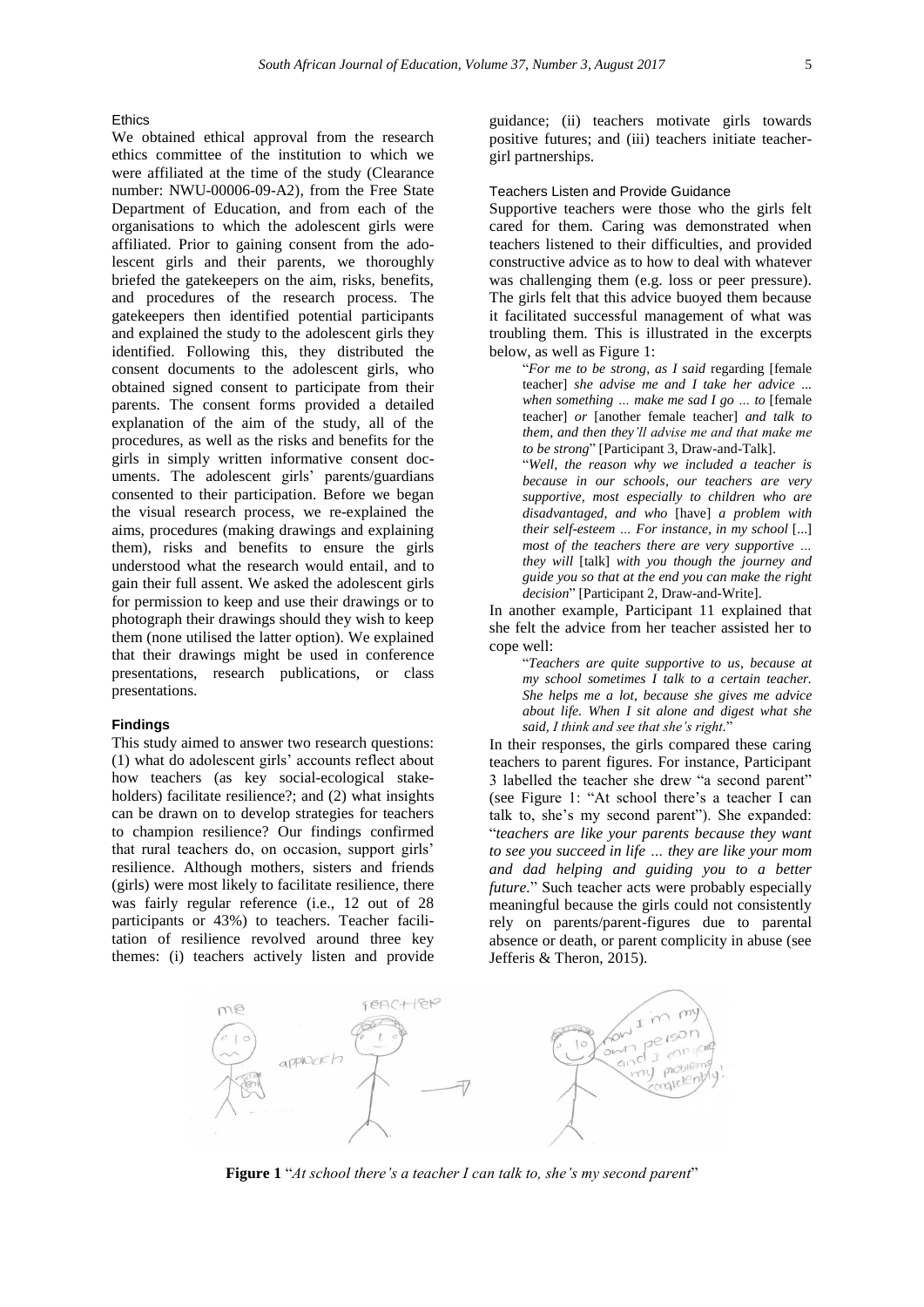# Teachers Motivate Girls toward Positive Futures

The girls communicated that their teachers wanted to see them succeed in life, and therefore encouraged them to behave in ways that would lead to their future success. This included guiding the girls to formulate goals. Participant 7 said, "*from like primary* [school] … *they have been teaching us that if you want something, you should set a goal, you should know what you're going to do to achieve that goal … my teachers are big motivators to me …*" These goals were typically related to investing in education. For example, Participant 4 explained, "*your teacher will* [say] *'If you want to be like me …* [you] *have to go to school'. So that's what makes you realise that school is important*." Participant 8 stated, "*my teacher challenges me with maths and science so that I can be able to walk on the road to my success*."

In the course of motivating the girls teachers nurtured the girls' self-worth, and in doing so amplified girls' belief that they could aspire to transformed futures. For example, participants commented:

> "*You might say 'this is the most difficult subject in school – I cannot be able to do this!' But, your teacher will* [say to you] *'you have that thing you can do it, you have potential and I believe in you' and you will say 'at least someone believes in me' … so school shows us that people can make you to succeed because always we tend to say 'I don't have strength I cannot be able to do this', but when someone comes and says 'you can', that's when you start to believe that you can*" [Participant 4].

> "*When you go to school your teachers are your parents, so they give you knowledge and they help you to be someone else in life, an independent person. That's why I'm always open to learn how to conquer things in life*" [Participant 11].

By building girls' self-esteem, teachers also reinforced the very behaviours (e.g. goal setting, planning, and diligence) that they urged girls to adopt if they wanted to improve their prospects and have a better future. This is illustrated by Participant 10's comment: "*I prepare for class, when the teacher asks questions I feel proud about myself to give answers and the teacher gives positive feedback saying that was a good answer.*"

#### Teachers Initiate Teacher-Girl Partnerships

Teachers who championed girls' resilience did not wait for the girls to approach them regarding difficulties, but recognised when girls were vulnerable and acted on this in ways that supported constructive coping. For example, Participant 11 explained that her teacher immediately recognises when something is wrong, and then reaches out to her to in order to support her to cope well:

> *You know like sometimes in school, in class … people tease me … she [teacher] could just call me and say "is anything going on?"* [*…*] *she said "don't take people that tease you into consideration because they are just making a fool*

*of themselves" … and then she would just say "okay in order for you to smile I'm going to give you an activity to just do, and then you can sit alone, be quiet and just do it, or you can just do it at home and bring it back or just read" … and she helps me a lot because I can forget, like in 2 minutes I can forget that I was even teased because of that moment that I'm with her … she makes me smile* [Participant 11].

In another example, Participant 1 reported that teachers reach out and tell students that if they face problems they should approach teachers, "*most of our teachers will* [say] *if you have a problem you have to come to me.*" She went on to explain that teachers insist on girls talking to them about the difficulties they face, "*the teachers will* [say] *tell me what is your problem and tell me the people who are involved so that I can be able to help you.*"

Similarly, teachers took action to secure girls' access to protective resources that supported their resilience. For instance, Participant 7 explained that when she was orphaned. Her teacher's introduction to a local support programme enabled her to form supportive connections with local adults: "*my teacher … introduced me to Girl-Child when she found out that I don't have parents anymore. So after that Mme* [name], *she's been there for me*."

When girls resisted teacher overtures – typically because they were embarrassed or uncertain – this did not discourage teachers. Participant 5 drew a reluctant girl and a determined teacher (see Figure 2). She explained:

"*I have drawn a learner and a teacher, the learner is crying, the teacher is trying to comfort her but she insists on not telling the teacher what's wrong, but because we have caring teachers she* [the teacher] *insists that the learner should talk to her*" [Participant 5].

#### Limitations

This study is not without its limitations. Because girl-participants were recruited by gatekeepers, girls who are quietly resilient (see Theron, 2016b) might not have been identified and so their insights are not included. Moreover, we included only school-going girls. Should we have included girls who had dropped out of school as well as teachers, we might have uncovered different perspectives regarding whether and how teachers champion girls' resilience. In spite of the limitations, the findings above have important implications for teachers.

#### **Discussion**

The purpose of this article included exploring girls' accounts of how teachers (as key social-ecological stakeholders) facilitate resilience, and what insights can be drawn on to develop strategies for teachers to champion resilience. Clearly, teachers do enable resilience. This fits with findings from the greater Pathways study (Liebenberg, Theron, Sanders, Munford, Van Rensburg, Rothmann & Ungar,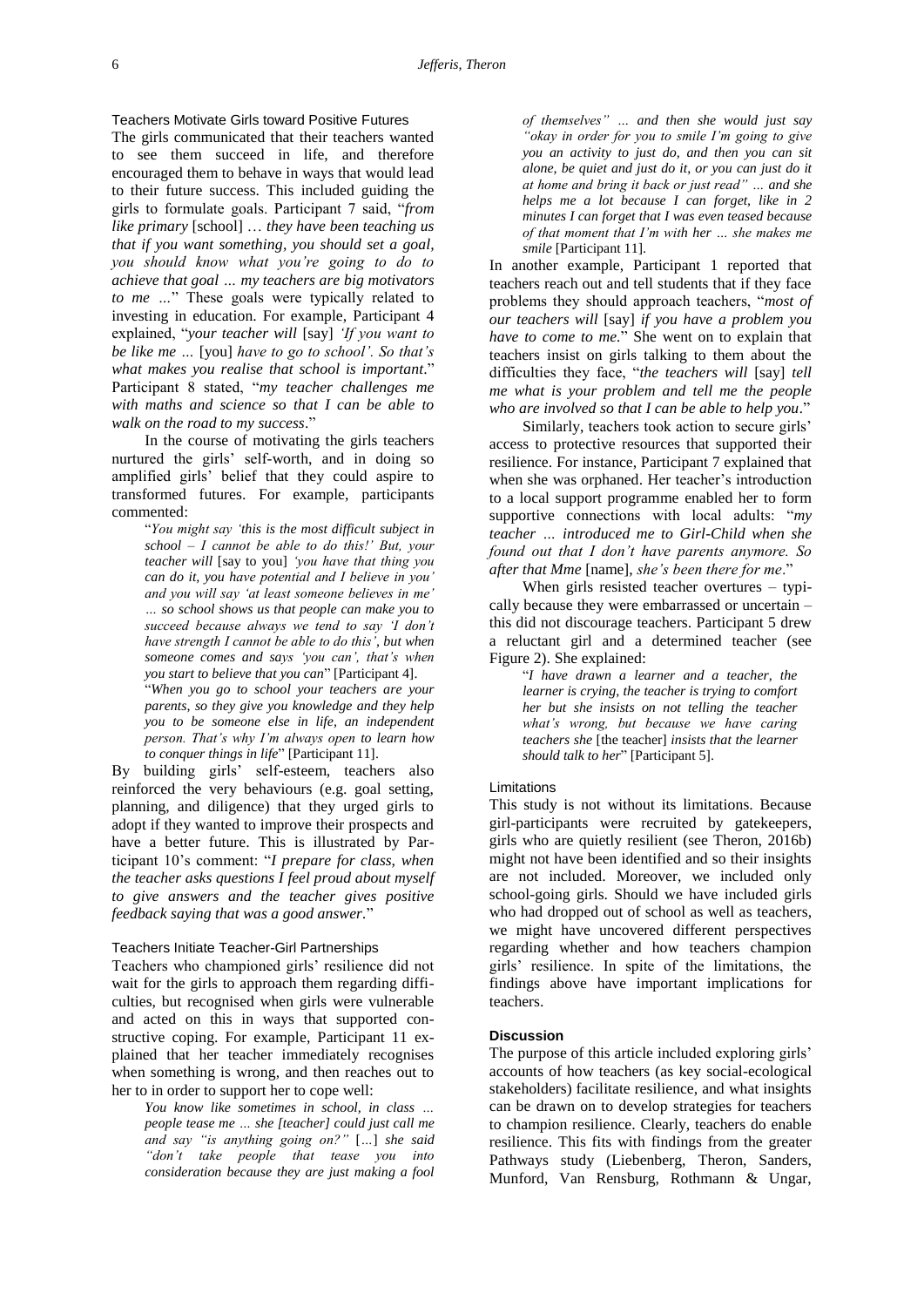2016), the South African Pathways study (Theron, 2016b; Theron et al., 2014; Theron et al., 2013), as well as prior international studies of youth resilience (e.g., Doll et al., 2011; Ungar et al., 2014). Of some concern is that half of the girl participants did not include teachers in accounts of

resilience. So, although teachers do enable resilience, their championship of resilience could be more consistent. More consistent championship of resilience could probably be secured by capacitating teachers to enable resilience (Munford & Sanders, 2015; Theron & Theron, 2014).



**Figure 2** "*A teacher insists that a learner should talk to her about her problems*"

With respect to the way in which resiliencepromoting teachers enable resilience, the findings speak to student-centred teachers. Part of this student-centredness was being empathic and guiding girls through difficulties. This corroborates existing research, which foregrounds supportive teachers as important for young people's resilience (Ferreira & Ebersöhn, 2011; Phasha, 2010; Ungar et al., 2014). Another facet of student-centredness lies in the finding that rural teachers initiate supportive partnerships with girls. This supports studies by Theron and Engelbrecht (2012), as well as Theron and Theron (2014). A third dimension of teacher generosity is found in teacher concern for the futures of the girls they taught. To this end, they urged goal-directed investment in education and reinforced girls' enactment of their advice. As with the above, this reinforces prior understandings of how teachers enable and sustain resilience (Malindi, 2014; Malindi & Machenjedze, 2012; Phasha, 2010).

These findings suggest three strategies which teachers could use to promote resilience (detailed below). Although they are embedded in what rural girls report about their resilience-promoting teachers, each is broad enough to be useful to teachers working in rural and/or urban contexts. Similarly, although these findings flow from a study with young people in the Global South, they are broad

enough to be useful to teachers working with marginalised young people in the Global North as well.

### Pre-Empt Support

Ungar (2013) maintains that a social ecology bears more responsibility for resilience processes that enable young people, than young people themselves. Part of this responsibility lies in a social ecology providing the resources necessary for young people to achieve functional outcomes (Ungar, 2011). The remaining part of the responsibility also lies with the individual. In this regard, young people are expected to demonstrate agency and negotiate for what they need (Munford & Sanders, 2015). However, it is crucial that a social ecology (including teachers) not only reciprocates such agency, but also initiates partnerships that provide support for vulnerable young people (Theron & Engelbrecht, 2012).

The Norms and Standards Policy for South African Educators scripts teachers to be pastoral carers who "respond to social and educational problems" (DoE, Republic of South Africa, 2000:18). Implicit in this wording is reactivity, where teachers act in response to the needs of learners. Although such reactivity is important, it camouflages the need for teachers to also proactively enable young people. This has im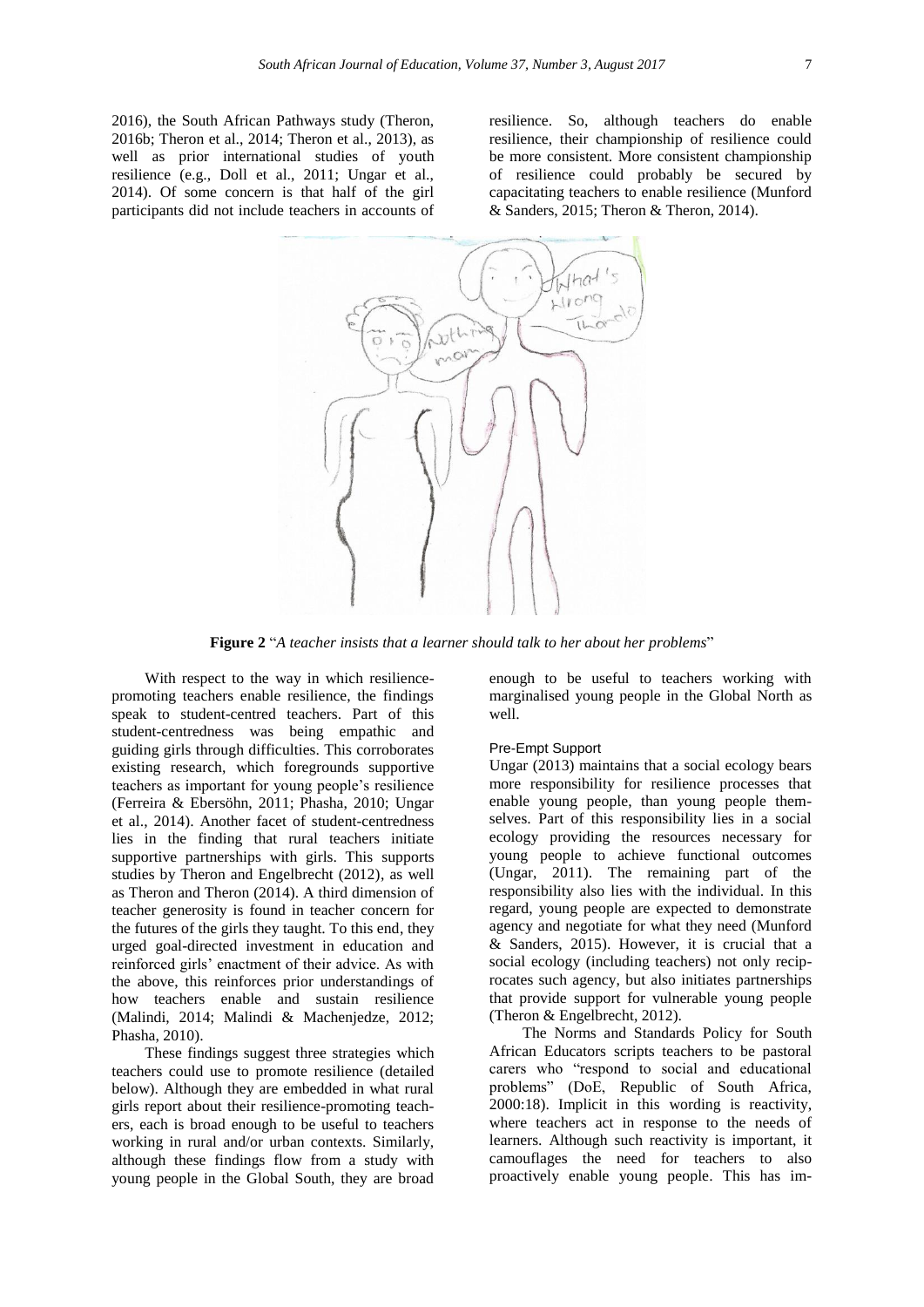portant implications for supporting potentially vulnerable learners, because reserved learners might not always approach their teachers and could possibly remain at-risk if teachers do not reach out to them. Therefore, rural (but also other) teachers can promote young people's resilience by recognising potentially vulnerable learners, and initiating teacher-learner partnerships aimed at providing emotional and pragmatic support to facilitate resilience among learners. More importantly, perhaps, is that teachers go beyond initiating support for learners, who appear vulnerable and begin to agitate for life-worlds that are less likely to put any young person at risk (Theron, 2016b). By lobbying for social change that will result in fewer young people needing to be resilient, teachers will have engaged in the 'ultimate championship' of resilience.

# Advocate for a Changed Education Landscape

Education is associated with resilience processes of young people both locally (Phasha, 2010; Theron & Phasha, 2015), and internationally (Doll et al., 2011; Masten, 2014; Ungar et al., 2014). When teachers motivate learners to invest in their education to work towards a positive future, they also encourage hope that the adversities learners face can be overcome in the future (Ebersöhn, 2008; Malindi & Machenjedze, 2012; Mosavel et al., 2015; Phasha, 2010; Theron, 2016b; Theron & Engelbrecht, 2012). However, it is not enough for teachers to encourage hope alone, particularly when the quality of education is substandard, especially for those living in rural or disadvantaged areas (Steyn, Harris & Hartell, 2014). If the quality of Basic Education in South Africa remains poor, then motivating young people to invest in their education is setting them up for failure, because below par education is likely to obstruct upward trajectories (Theron, 2016b). With the recent nationwide South African student protests, the need for quality education – including quality basic education – has received increased attention (Petersen, 2015). The cost of tertiary education has become almost unaffordable to disadvantaged students, who often take longer to complete their studies as a result of substandard literacy and numeracy skills in basic education (Modisaotsile, 2012).

Considering the above, teachers worldwide can promote young people's resilience by becoming advocates for a changed education landscape, particularly for disadvantaged learners. First, teachers can advocate for better quality basic education and an increase in the appointments and salaries of well-trained teaching staff. Increasing the number of well-trained teaching staff could improve the quality of teaching. Also, well-trained teaching staff are more likely to have the skills needed to cope with educator and concomitant

caring roles and therefore be in a better position to provide additional support to learners, particularly at disadvantaged schools (Badat & Sayed, 2014). Second, teachers can advocate for career counselling to be made available in South African schools so that young people understand what options they have at their disposal post-school. Maree (2013) advocates for contextually and culturally appropriate career counselling that guides young people towards fitting careers, successful life designs, and opportunities to contribute towards society. Such counselling will facilitate young people's understanding of which school subjects and skills they need to prioritise. This prioritisation is likely to enhance their progress at school as well as post-school. Advocating for better quality education as well as career counselling opportunities might benefit learners by assisting them with realistic avenues to follow in order to achieve their future life-goals and overcome current adversity.

### Communicate Constructive Messages

The importance of teacher feedback is well documented (Bansilal, James & Naidoo, 2010; Dowse & Van Rensburg, 2015), but bears repeating, with special emphasis on the importance for young people who are vulnerable. To transcend disadvantage and adversity requires the belief that it is possible (Theron, 2016b). In instances where young people face complex challenges, such as, for example, being economically disadvantaged and a young woman in a community where girls are more vulnerable than boys, affirmative messages become even more important. Jordan (2013) explains that, particularly for women and girls, growth-fostering relationships that build resilience are those that cultivate self-esteem and feelings of self-worth. Teachers are in a key position to facilitate this. Furthermore, Hartling (2008) explained that relationally-based self-worth is more important for resilience than achievement-based self-worth. One way of nurturing self-worth through relationships is through feedback. Teachers can, for example, emulate the resilience-promoting teachers' endorsement of the girls' constructive engagement in education and other constructive actions, as in the current study. This will likely foster learners' selfworth. The key is thus for teachers to utilise every possible opportunity to provide meaningful positive feedback to learners to nurture their self-worth, and ultimately their resilience.

## **Conclusion**

In this article, we considered what girls' resilience accounts reflect about how teachers (as key socialecological stakeholders) facilitate resilience and how these insights could be utilised to support teachers to champion resilience. In short, teachers champion resilience when they act in ways that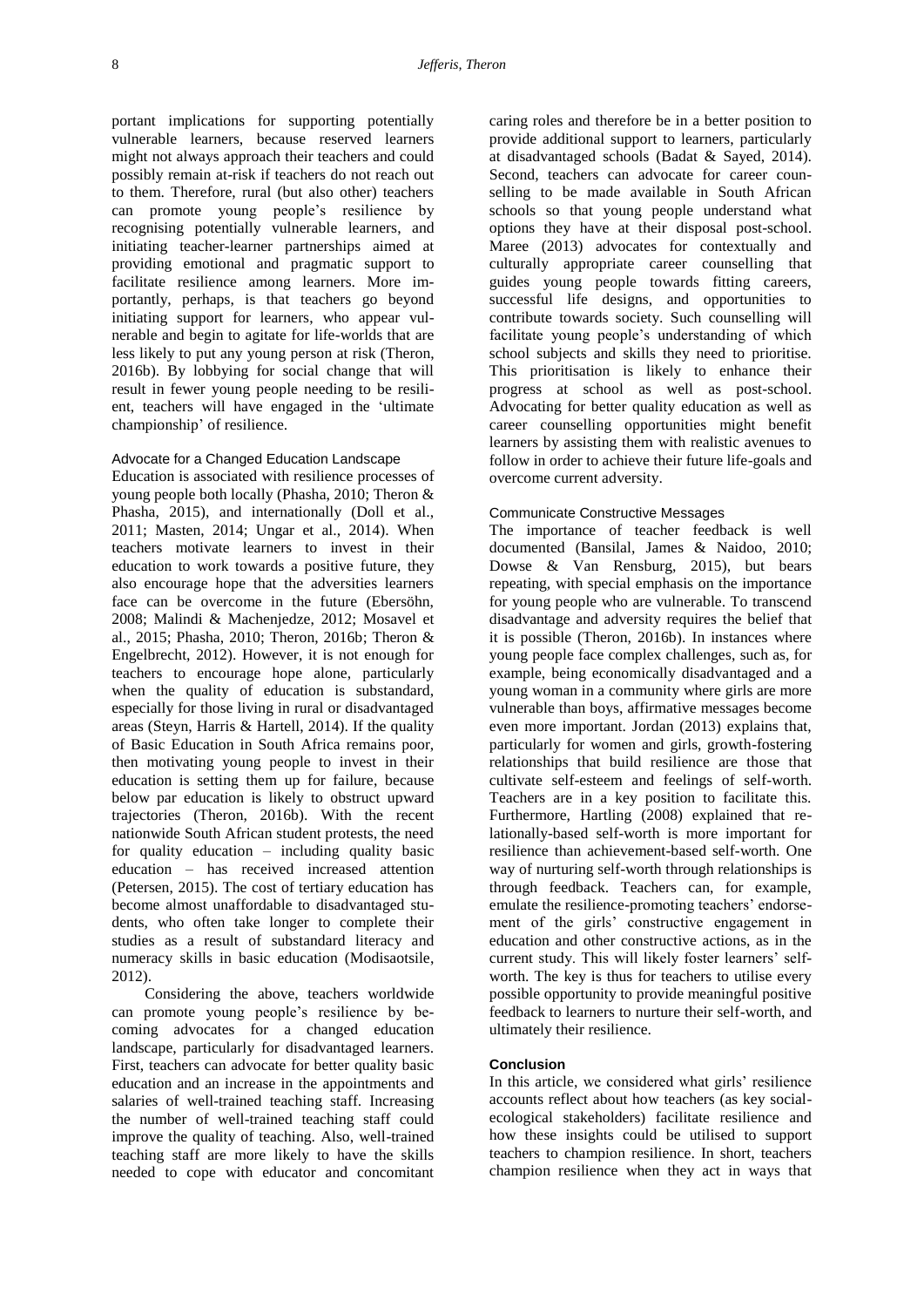enable their students. These enabling actions include listening and providing guidance, inspiring hope for a better future, and initiating supportive partnerships with students. Essentially these same actions are integral to the resilience-enabling strategies that flow from adolescent girls' accounts of how teachers mattered for resilience, namely pre-empt support, advocate for changed education landscapes, and communicate constructive messages. In other words, and as repeatedly theorised by Ann Masten (2001, 2014), teacher championship of resilience is about the 'ordinary magic' of teacher commitment to everyday, constructive actions that have the capacity to enable young people.

## **Acknowledgement**

We acknowledge the South African P2R research team and advisory panel for their assistance with participant recruitment and the process of data generation. Also, we express our appreciation to all the girls that participated in this study.

#### **Note**

i. Published under a Creative Commons Attribution Licence.

### **References**

- Badat S & Sayed Y 2014. Post-1994 South African education: The challenge of social justice. *The ANNALS of the American Academy of Political and Social Science*, 652(1):127–148. <https://doi.org/10.1177/0002716213511188>
- Bansilal S, James A & Naidoo M 2010. Whose voice matters? Learners. *South African Journal of Education*, 30(2):153–165. Available at [http://www.sajournalofeducation.co.za/index.php/s](http://www.sajournalofeducation.co.za/index.php/saje/article/view/236/177) [aje/article/view/236/177.](http://www.sajournalofeducation.co.za/index.php/saje/article/view/236/177) Accessed 31 May 2017.
- Creswell JW 2014. *Educational research: Planning, conducting and evaluating quantitative and qualitative research* (4th ed). London, UK: Pearson.
- Dass-Brailsford P 2005. Exploring resiliency: academic achievement among disadvantaged black youth in South Africa. *South African Journal of Psychology*, 35(3):574–591.
- De Lange N, Mitchell C & Bhana D 2012. Voices of women teachers about gender inequalities and gender-based violence in rural South Africa. *Gender and Education*, 24(5):499–514. <https://doi.org/10.1080/09540253.2011.645022>
- Department of Education (DoE), Republic of South Africa 2000. National education policy act (27/1996): Norms and standards for educators. *Government Gazette*, 415(20844):4 February. Pretoria: Government Printer. Available at [http://www.gov.za/sites/www.gov.za/files/20844.p](http://www.gov.za/sites/www.gov.za/files/20844.pdf) [df.](http://www.gov.za/sites/www.gov.za/files/20844.pdf) Accessed 31 May 2017.
- Doll B, Jones K, Osborn A, Dooley K & Tuner A 2011. The promise and the caution of resilience models for schools. *Psychology in the Schools*, 48(7):652– 659[. https://doi.org/10.1002/pits.20588](https://doi.org/10.1002/pits.20588)
- Dowse C & Van Rensburg W 2015. "*A hundred times we learned from one another*": Collaborative learning in an academic writing workshop. *South African*

*Journal of Education*, 35(1):Art. # 860, 12 pages. <https://doi.org/10.15700/201503070030>

- Ebersöhn L 2007. Voicing perceptions of risk and protective factors in coping in a HIV&AIDS landscapes reflecting on capacity for adaptiveness. *Gifted Education International*, 23(2):149–159. <https://dx.doi.org/10.1177/026142940702300205>
- Ebersöhn L 2008. Children's resilience as assets for safe schools. *Journal of Psychology in Africa*, 18(1):11– 17.
- Ferreira R & Ebersöhn L 2011. Formative evaluation of the STAR intervention: improving teachers' ability to provide psychosocial support for vulnerable individuals in the school community. *African Journal of AIDS Research*, 10(1):63–72. <https://dx.doi.org/10.2989/16085906.2011.575549>
- Guillemin M 2004. Understanding illness: Using drawings as a research method. *Qualitative Health Research*, 14(2):272–289. <https://doi.org/10.1177/1049732303260445>
- Guillemin M & Drew S 2010. Questions of process in participant-generated visual methodologies. *Visual Studies*, 25(2):175–188.
- <https://doi.org/10.1080/1472586X.2010.502676> Hartling LM 2008. Strengthening resilience in a risky world: It's all about relationships. *Women & Therapy*, 31(2-4): 51–70.
- <https://doi.org/10.1080/02703140802145870> Heath MA, Donald DR, Theron LC & Lyon RC 2014.
- AIDS in South Africa: Therapeutic interventions to strengthen resilience among orphans and vulnerable children [Special issue]. *School Psychology International*, 35(3):309–337. <https://doi.org/10.1177/0143034314529912>
- Holt A 2016. Adolescent-to-parent abuse as a form of "domestic violence": A conceptual review. *Trauma, Violence, & Abuse*, 17(5):490–499. <https://doi.org/10.1177/1524838015584372>
- Jefferis TC & Theron LC 2015. Community-based participatory video: exploring and advocating for girls' resilience. *Perspectives in Education*, 33(4):75–91.
- Jewkes R, Gibbs A, Jama-Shai N, Willan S, Misselhorn A, Mushinga M, Washington L, Mbatha N & Skiweyiya Y 2014. Stepping stones and creating futures intervention: shortened interrupted time series evaluation of a behavioural and structural health promotion and violence prevention intervention for young people in informal settlements in Durban, South Africa. *BMC Public Health*, 14:1325[. https://doi.org/10.1186/1471-](https://doi.org/10.1186/1471-2458-14-1325) [2458-14-1325](https://doi.org/10.1186/1471-2458-14-1325)
- Johnson B & Lazarus S 2008. The role of schools in building the resilience of youth faced with adversity. *Journal of Psychology in Africa*, 18(1):19–30.
- Jordan JV 2013. Relational resilience in girls. In S Goldstein & RB Brooks (eds). *Handbook of resilience in children* (2nd ed). New York, NY: Springer[. https://doi.org/10.1007/978-1-4614-3661-](https://doi.org/10.1007/978-1-4614-3661-4)  $\Delta$
- Kruger L & Prinsloo H 2008. The appraisal and enhancement of resilience modalities in middle adolescents within the school context. *South African Journal of Education*, 28(2):241–259. Available at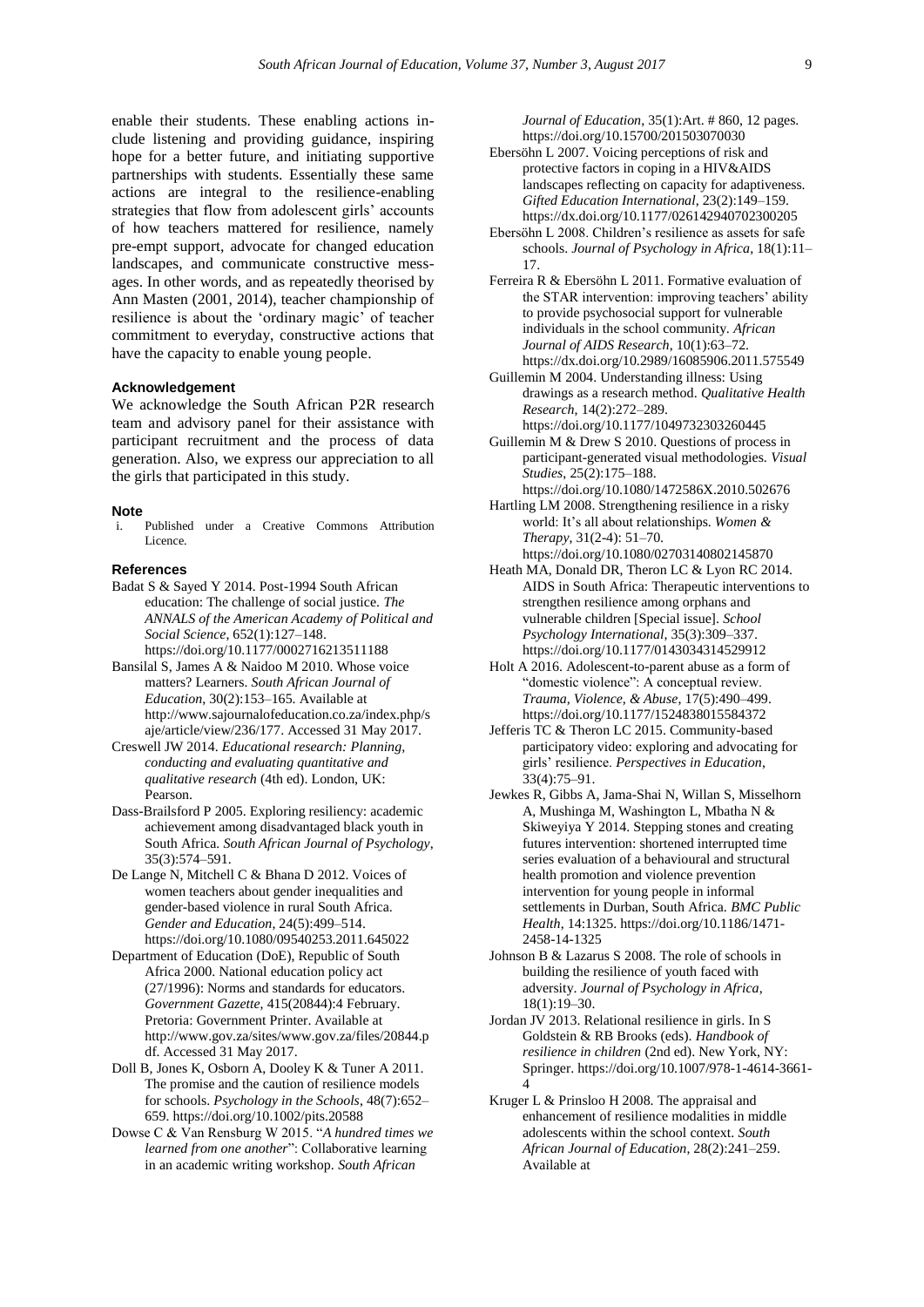[http://www.sajournalofeducation.co.za/index.php/s](http://www.sajournalofeducation.co.za/index.php/saje/article/view/173/108) [aje/article/view/173/108.](http://www.sajournalofeducation.co.za/index.php/saje/article/view/173/108) Accessed 29 May 2017.

- Liebenberg L, Theron L, Sanders J, Munford R, Van Rensburg A, Rothmann S & Ungar M 2016. Bolstering resilience through teacher-student interaction: Lessons for school psychologists. *School Psychology International*, 37(2):140–154. <https://doi.org/10.1177/0143034315614689>
- Malindi MJ 2014. Exploring the roots of resilience among female street-involved children in South Africa. *Journal of Psychology*, 5(1):35–45. Available a[t http://www.krepublishers.com/02-](http://www.krepublishers.com/02-Journals/JP/JP-05-0-000-14-Web/JP-05-1-000-14-Abst-PDF/JP-5-1-035-14-116-Malindi-M-J/JP-5-1-035-14-116-Malindi-M-J-Tx%5b4%5d.pdf) [Journals/JP/JP-05-0-000-14-Web/JP-05-1-000-14-](http://www.krepublishers.com/02-Journals/JP/JP-05-0-000-14-Web/JP-05-1-000-14-Abst-PDF/JP-5-1-035-14-116-Malindi-M-J/JP-5-1-035-14-116-Malindi-M-J-Tx%5b4%5d.pdf) [Abst-PDF/JP-5-1-035-14-116-Malindi-M-J/JP-5-1-](http://www.krepublishers.com/02-Journals/JP/JP-05-0-000-14-Web/JP-05-1-000-14-Abst-PDF/JP-5-1-035-14-116-Malindi-M-J/JP-5-1-035-14-116-Malindi-M-J-Tx%5b4%5d.pdf) [035-14-116-Malindi-M-J-Tx\[4\].pdf.](http://www.krepublishers.com/02-Journals/JP/JP-05-0-000-14-Web/JP-05-1-000-14-Abst-PDF/JP-5-1-035-14-116-Malindi-M-J/JP-5-1-035-14-116-Malindi-M-J-Tx%5b4%5d.pdf) Accessed 29 May 2017.

Malindi MJ & MacHenjedze N 2012. The role of school engagement in strengthening resilience among male street children. *South African Journal of Psychology*, 42(1):71–81. <https://doi.org/10.1177/008124631204200108>

Mampane R & Bouwer C 2006. Identifying resilient and non-resilient middle-adolescents in a formerly black-only urban school. *South African Journal of Education*, 26(3):443–456. Available at [http://www.sajournalofeducation.co.za/index.php/s](http://www.sajournalofeducation.co.za/index.php/saje/article/view/89/47) [aje/article/view/89/47.](http://www.sajournalofeducation.co.za/index.php/saje/article/view/89/47) Accessed 28 May 2017.

Maree JG 2013. Latest developments in career counselling in South Africa: towards a positive approach. *South African Journal of Psychology*,  $43(4):409-421.$ 

<https://doi.org/10.1177/0081246313504691> Masten AS 2001. Ordinary magic: Resilience processes in development. *American Psychologist*,

56(3):227–238[. https://doi.org/10.1037/0003-](https://doi.org/10.1037/0003-066X.56.3.227) [066X.56.3.227](https://doi.org/10.1037/0003-066X.56.3.227)

- Masten AS 2014. *Ordinary magic: Resilience in development*. New York, NY: The Guilford Press.
- Mitchell C, Theron L, Stuart J, Smith A & Campbell Z 2011. Drawings as research method. In L Theron, C Mitchell, A Smith & J Stuart (eds). *Picturing research: Drawing as visual methodology*. Rotterdam, The Netherlands: Sense Publishers.
- Modisaotsile BM 2012. The failing standard of basic education in South Africa. *POLICYbrief*, 72:1–7. Available at [https://pdfs.semanticscholar.org/962d/0e044538cb7](https://pdfs.semanticscholar.org/962d/0e044538cb77a843fde686b02528842d9c25.pdf) [7a843fde686b02528842d9c25.pdf.](https://pdfs.semanticscholar.org/962d/0e044538cb77a843fde686b02528842d9c25.pdf) Accessed 31

May 2017. Mosavel M, Ahmed R, Ports KA & Simon C 2015. South African, urban youth narratives: resilience within community. *International Journal of Adolescence and Youth*, 20(2):245–255.

<https://doi.org/10.1080/02673843.2013.785439> Munford R & Sanders J 2015. Young people's search for agency: Making sense of their experiences and taking control. *Qualitative Social Work*, 14(5):616– 633[. https://doi.org/10.1177/1473325014565149](https://doi.org/10.1177/1473325014565149)

Panter-Brick C 2015. Culture and resilience: Next steps for theory and practice. In LC Theron, L Liebenberg & M Ungar (eds). *Youth resilience and culture: Commonalities and complexities*. Dordrecht, The Netherlands: Springer.

Petersen T 2015. #FeesMustFall movement a 'wake up call' – Jonathan Jansen. *News 24*, 5 November. Available at

[http://www.news24.com/SouthAfrica/News/FeesM](http://www.news24.com/SouthAfrica/News/FeesMustFall-movement-a-wake-up-call-Jonathan-Jansen-20151105)

[ustFall-movement-a-wake-up-call-Jonathan-](http://www.news24.com/SouthAfrica/News/FeesMustFall-movement-a-wake-up-call-Jonathan-Jansen-20151105)[Jansen-20151105.](http://www.news24.com/SouthAfrica/News/FeesMustFall-movement-a-wake-up-call-Jonathan-Jansen-20151105) Accessed 12 November 2015.

- Phasha TN 2010. Educational resilience among African survivors of child sexual abuse in South Africa. *Journal of Black Studies*, 40(6):1234–1253. <https://doi.org/10.1177/0021934708327693>
- Saldaña J 2009. *The coding manual for qualitative researchers*. London, UK: Sage.
- Schoeman S 2015. Towards a whole-school approach to the pastoral care module in a Postgraduate Certificate of Education programme: a South African experience. *European Journal of Teacher Education*, 38(1):119–134.
- <https://doi.org/10.1080/02619768.2014.892576> School Terms South Africa 2016. *2016 school terms and holiday dates*. Available at [http://www.schoolterms.co.za/2016.html.](http://www.schoolterms.co.za/2016.html) Accessed
- 31 May 2017. Steyn MG, Harris T & Hartell CG 2014. Institutional factors that affect black South African students' perceptions of Early Childhood teacher education. *South African Journal of Education*, 34(3): Art. # 850, 7 pages.

<https://doi.org/10.15700/201409161107> Theron LC 2016a. The everyday ways that school ecologies facilitate resilience: Implications for school psychologists. *School Psychology International*, 37(2):87–103.

- <https://doi.org/10.1177/0143034315615937> Theron LC 2016b. Toward a culturally and contextually sensitive understanding of resilience: Privileging the voices of black, South African young people. *Journal of Adolescent Research*, 31(6):635–670. <https://doi.org/10.1177/0743558415600072>
- Theron LC & Engelbrecht P 2012. Caring teachers: Teacher–youth transactions to promote resilience. In M Ungar (ed). *The social ecology of resilience: A handbook of theory and practice*. New York, NY: Springer.
- Theron L, Liebenberg L & Malindi M 2014. When schooling experiences are respectful of children's rights: A pathway to resilience. *School Psychology International*, 35(3):253–265. <https://doi.org/10.1177/0142723713503254>
- Theron LC & Phasha N 2015. Cultural pathways to resilience: Opportunities and obstacles as recalled by black South African students. In LC Theron, L Liebenberg & M Ungar (eds). *Youth resilience and culture: Commonalities and complexities*. Dordrecht, The Netherlands: Springer.
- Theron LC & Theron AMC 2010. A critical review of studies of South African youth resilience, 1990- 2008. *South African Journal of Science*, 106(7- 8):1–8.
- Theron LC & Theron AMC 2014. Education services and resilience processes: Resilient black South African students' experiences. *Children and Youth Services Review*, 47(3):297–306.

<https://doi.org/10.1016/j.childyouth.2014.10.003> Theron LC, Theron AMC & Malindi MJ 2013. Towards an African definition of resilience: A rural South African community's view on resilience Basotho youth. *Journal of Black Psychology*, 39(1):63–87. <https://doi.org/10.1177/0095798412454675>

Ungar M 2008. Resilience across cultures. *British Journal of Social Work*, 38:218–235. <https://doi.org/10.1093/bjsw/bcl343>